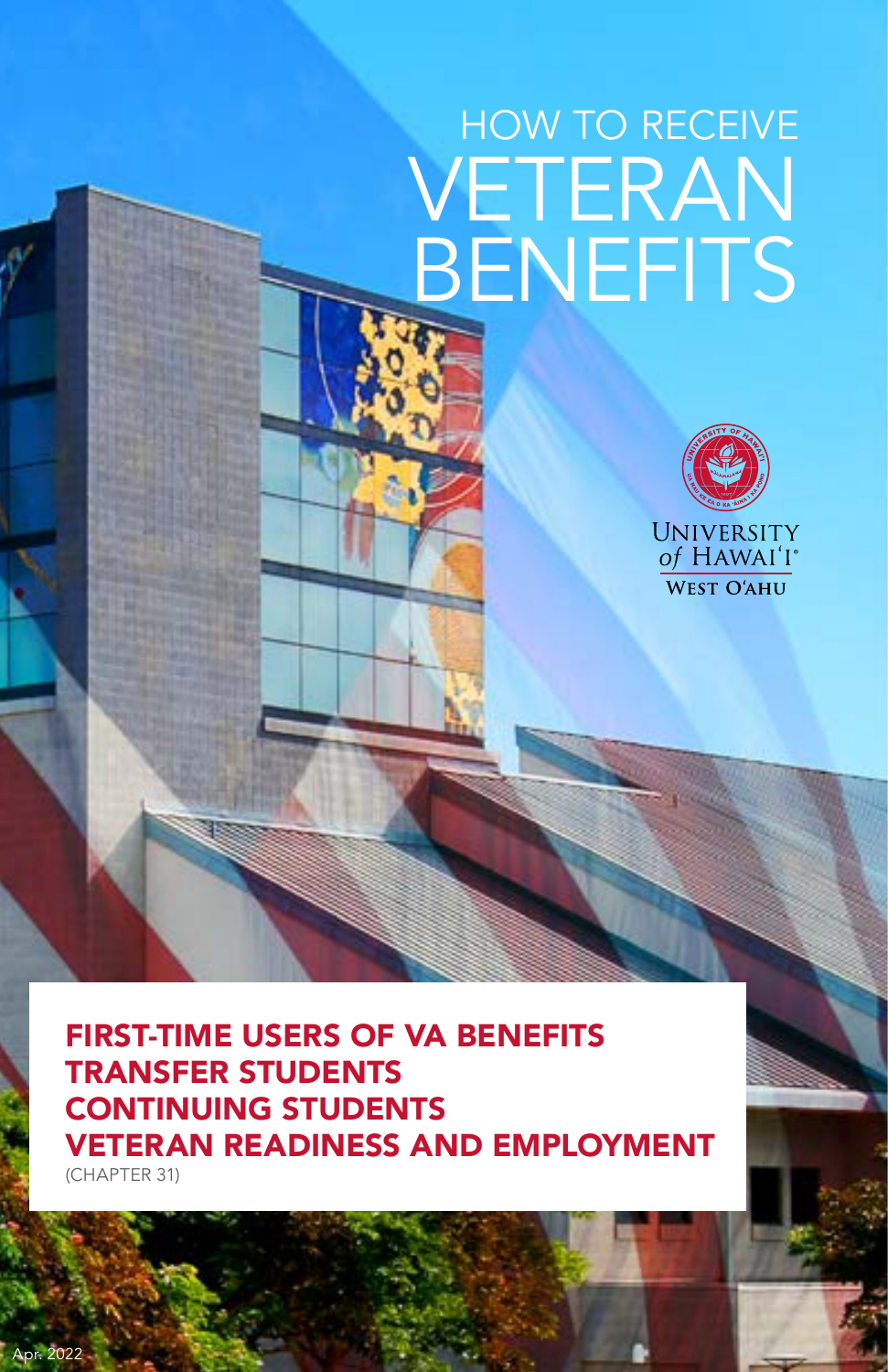

UH West O'ahu is dedicated to supporting our military, veteran students, and family members. We recognize the unique experiences that come with serving in the armed forces and are grateful for the service and sacrifice provided in the defense of our great nation. The information provided below is aimed to help you receive your educational benefits. You may also contact our office if you need further assistance.

#### 5 STEPS TO RECEIVING YOUR VA BENEFITS

- 1. Submit a copy of your VA Certificate of Eligibility to the Office of the Registrar.
- 2. Meet with an Academic Advisor prior to registration to determine what courses are required to complete your degree program. All courses must be applicable to your degree program in order to be certified (westoahu.hawaii.edu/advising).
- 3. Register for classes (star.hawaii.edu).
- 4. Submit the Veteran Student Enrollment Certification Form (available at westoahu.hawaii.edu/registrar/#registrar-forms).
- 5. If taking courses at another UH System campus, submit the Veteran Student Concurrent Enrollment Certification Form.

#### FIRST TIME USERS OF VA BENEFITS

If you have never received benefits before, complete the following steps to begin the process:

- 1. Determine which education benefit you may qualify for by visiting benefits.va.gov/gibill or calling the VA at 1-888-442-4551.
- 2. Apply for benefits at the VA website (va.gov/education/how-to-apply).
- 3. Once you have been determined eligible to receive benefits, the VA will mail you a Certificate of Eligibility (COE).
- 4. Upon receipt of your COE, submit a copy to the Office of the Registrar by using the UH West O'ahu Secure File Transfer at westoahu.hawaii.edu/sft and select the "Veteran Affairs Department."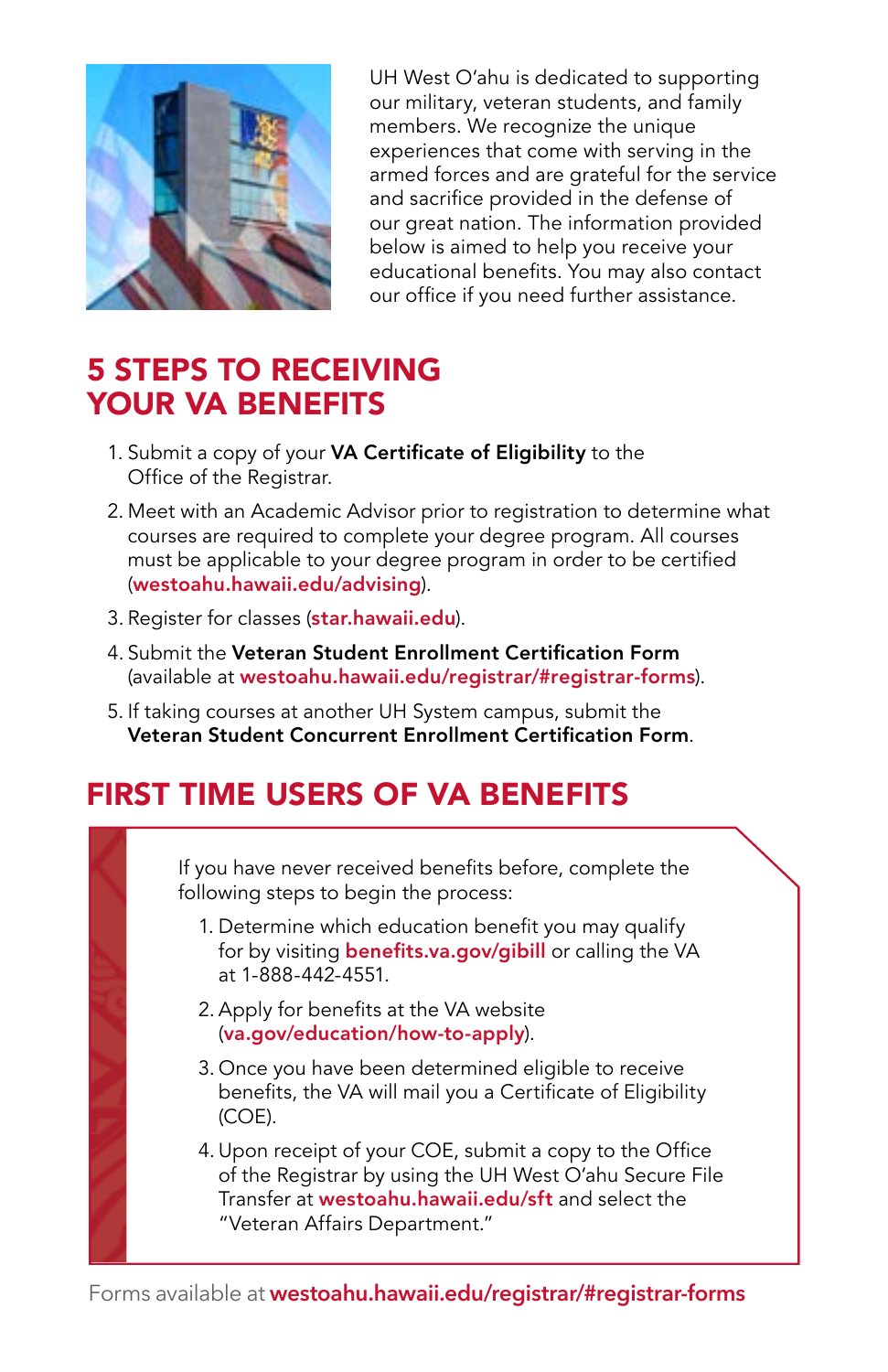### TRANSFER STUDENTS



If you have previously used your VA educational benefits at a prior college or university, submit one of the following to the VA:

- Veterans receiving benefits under the Post-9/11 GI Bill®, MGIB-AD, MGIB-SR, VEAP, and REAP will need to submit the VA Form 22-1995 "Request for Change of Program or Place of Training."
- Dependents receiving benefits under the Post-9/11 GI Bill® or the Dependents' Education Assistance Program will need to submit the Dependents' Request for Change of Program or Place of Training VA Form 22-5495.

Forms are available at va.gov/education/change-gi-bill-benefits.

# CONTINUING STUDENTS

Upon registering for classes, submit the appropriate Veteran Student Enrollment Certification Form (available at westoahu.hawaii.edu/registrar/#registrar-forms)

# VETERAN READINESS AND EMPLOYMENT

Contact your VR&E Counselor and have them send a VR&E e-Authorization directly to UH West O'ahu.

#### CONTINUING YOUR BENEFITS

Continuation of your benefits from semester to semester is not automatic. Recertification is required for each semester you plan to use your benefits. If you wish to continue to use your VA benefits, please submit your Veteran Student Enrollment Certification forms every semester that you would like to have your enrollment certified.

# CHANGES TO REGISTRATION (ADD/DROP)

Any changes to your registration after your initial certification must be reported to the Office of the Registrar. Use the Veteran Student Change in Enrollment Form to report changes to your UH West O'ahu registration. If you are taking classes concurrently, at another UH campus, use the Veteran Student Concurrent Enrollment Form to report those changes to your registration. Failure to do so may result in over/underpayment by the VA and may lead to a student debt to the Department of Veterans Affairs or the University.